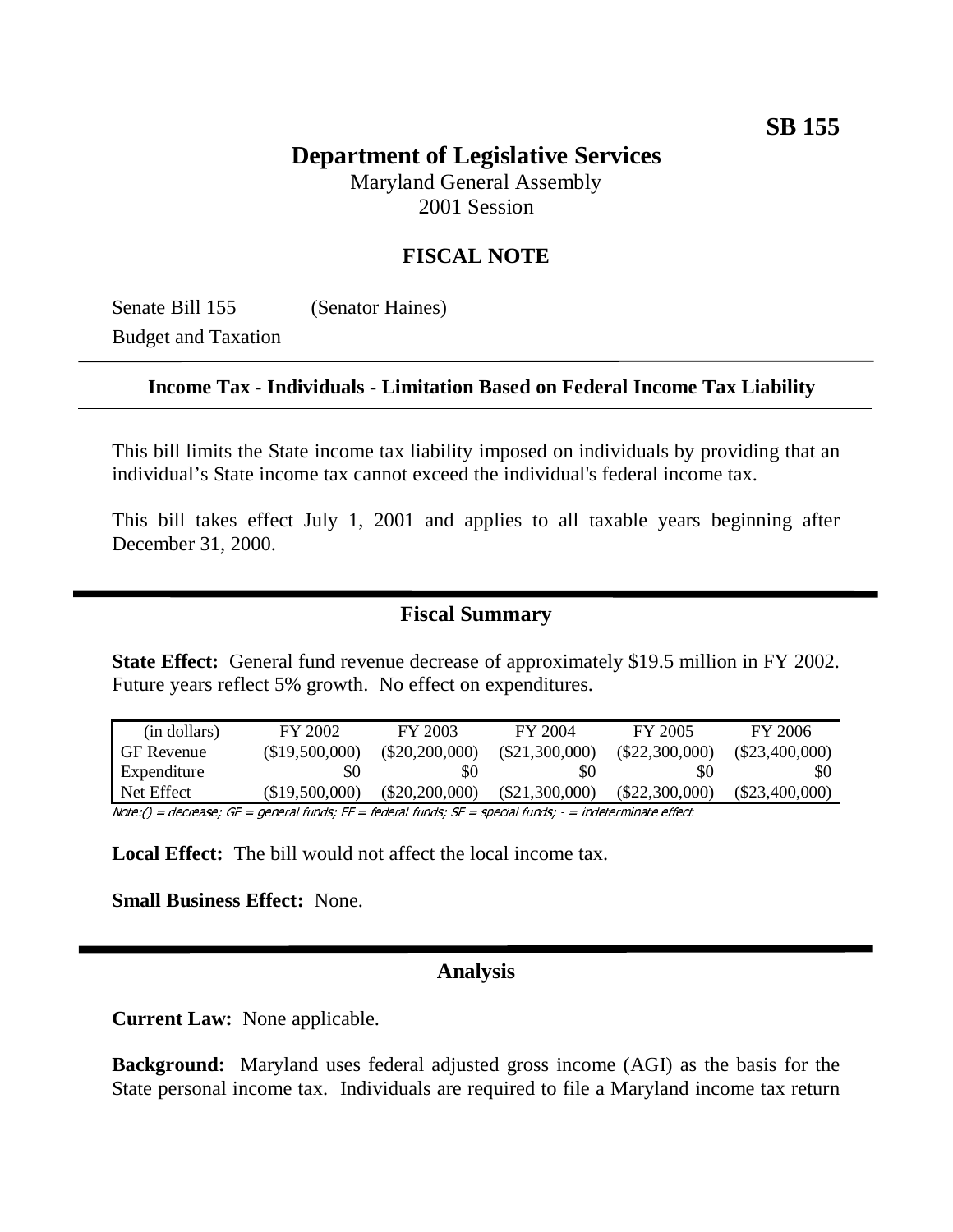if their total gross income, excluding all Social Security or Railroad Retirement benefits, plus addition modifications, exceeds the federal minimum filing requirement for their filing status. The State minimum filing level is based on the sum of the federal standard deduction and exemption amounts for each filing status.

However, the Maryland standard deduction and exemption allowances are lower than the federal allowances. When an individual's gross income is above the threshold amount, the individual is subject to State tax on all income, less the State standard deduction and exemption allowances, not just the income above the threshold amount. This can result in someone who is at or below the threshold amount owing no tax, but someone just above the threshold (known as the "notch") sometimes having a significant tax liability. This problem (notch problem) is increased when the local income tax is added.

Maryland's personal exemption and standard deduction amounts are not indexed for inflation, while the federal personal exemption and standard deduction amounts are indexed. As a result, the federal amounts will continue to rise thereby increasing the number of taxpayers that will be affected by the notch problem in future years. The 1997 Income Tax Reduction Act closes some of the gap between the State and federal exemption and standard deduction amounts because the Act increases the State personal exemption amounts. However, the exemption amount reaches a maximum of \$2,400 for tax year 2002, while the federal exemption amount is \$2,800 for tax year 2000 and will increase to about \$3,000 by tax year 2002. The State standard deduction amount, for singles, is from \$1,500 to \$3,000 in tax year 2000, while the federal amount is \$4,400 and expected to increase to about \$4,700 for tax year 2002.

The following table illustrates the notch problem for tax year 2000. It assumes a single taxpayer with no dependents and wage income only.

|                                      | Federal | <b>State</b> |
|--------------------------------------|---------|--------------|
| Income                               | 7,201   | 7,201        |
| <b>Standard Deduction</b>            | 4,400   | 1,500        |
| Exemption                            | 2,800   | 1,850        |
| Taxable Income                       |         | 3,851        |
| Tax                                  |         | 132          |
| Local Tax $(\textcircled{a} 2.67\%)$ |         | 103          |
| <b>Total Tax</b>                     |         | 235          |

**State Fiscal Effect:** Based on data from the 1996 Statistics of Income Report, general fund revenues would have decreased by approximately \$15.9 million in 1996. This decrease is the effect of limiting the Maryland income tax liability to equal the lesser of Maryland tax or the income tax liability after credits, including the earned income credit.